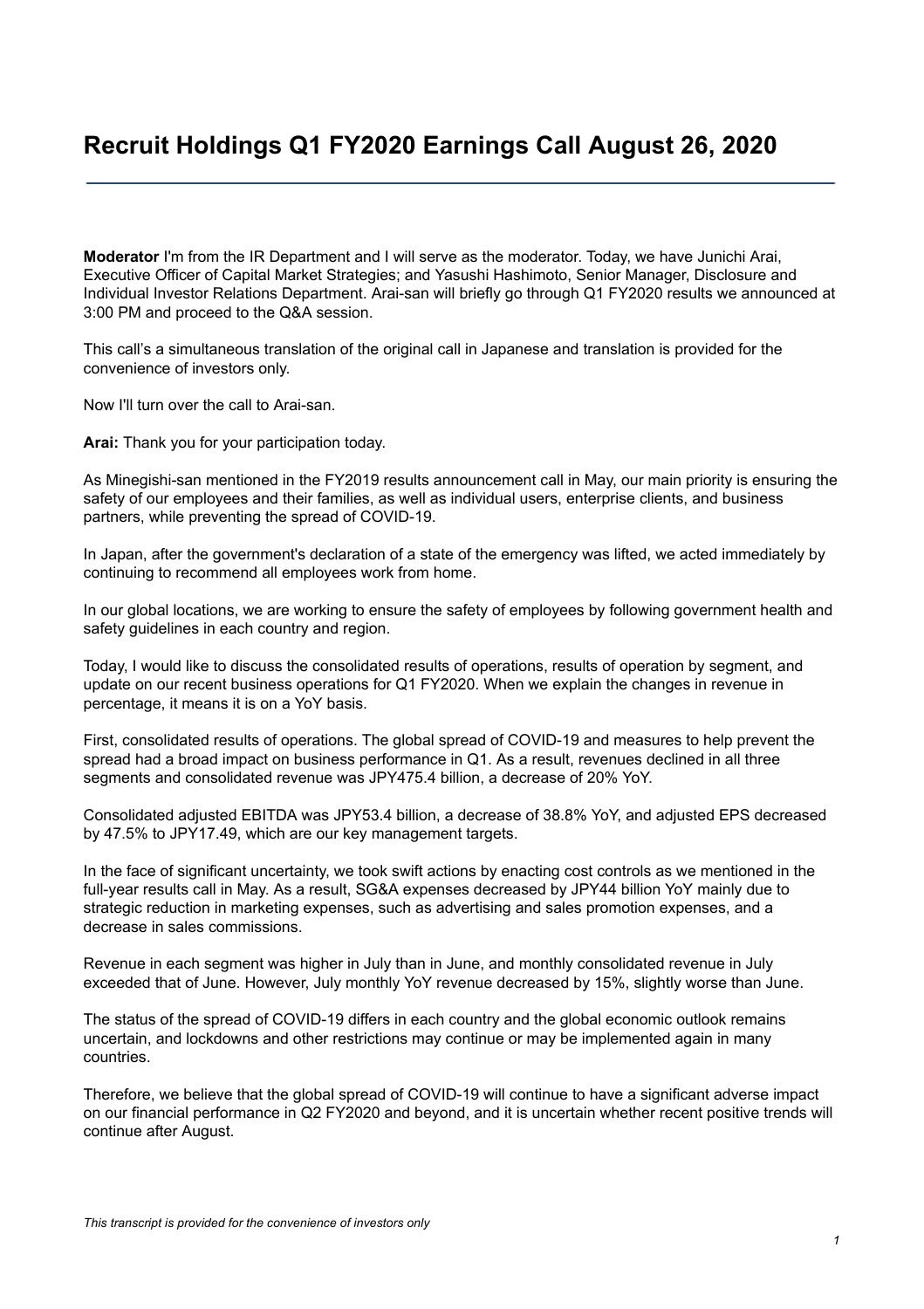As a result, we are not providing consolidated financial guidance for FY2020.

Next, I will talk about the results of operations by segment and provide an update on our recent business operations.

First is HR Technology. Revenue in HR Technology declined 25.8% YoY on a US dollar basis. Restrictions and social distancing measures put in place to limit the spread of COVID-19 forced many businesses around the world to pause operations, and caused enterprises to turn cautious on hiring due to the economic uncertainty.

At the same time, job seekers adjusted their search behavior in response to health concerns and broad economic uncertainty, resulting in a significant decline in job seeker activity on Indeed and Glassdoor.

However, during the latter half of Q1, HR Technology saw a partial recovery of employer and job seeker activity, particularly in the US, as restrictions were lifted and businesses resumed their activities. As a result, revenue thus far during the COVID-19 pandemic hit a low point in April and gradually improved in May and June.

In July, revenue in HR Technology continued to improve to a YoY decline of approximately 7% on a US dollar basis. Revenue has recovered more quickly than we anticipated, particularly in the US.

In addition, Indeed's monthly unique visitor traffic in July rebounded to pre-COVID-19 levels. However, we are treating these recent positive trends very cautiously due to the risk of additional forced closures by changes in future status, and the resulting impact on hiring and job seeking activity.

Adjusted EBITDA in HR Technology declined by 59.4% YoY to JPY7.8 billion and adjusted EBITDA margin was 10.6%.

In reaction to the significant decline in revenue and the mid to long-term economic uncertainty, HR Technology continued to control costs by reducing investments in sales and marketing while maintaining its hiring pause.

However, despite the challenging business environment, HR Technology continued to invest in innovative and differentiated product enhancements, including services tailored to support job seekers and employers as they adjust their mindset about what processes and activities can and will be done virtually.

Next, I will talk about the results of Media & Solutions. Revenue was JPY132.9 billion, a decrease of 29.1% YoY, and revenue in both Marketing Solutions and HR Solutions declined. Adjusted EBITDA was JPY27.3 billion, a decrease of 45.4% YoY and adjusted EBITDA margin was 20.6%.

Based on our experiences and learnings from responding to rapid changes in business environments since our founding, Media & Solutions implemented cost controls at an appropriate level, mainly by reducing marketing expenses.

Monthly revenue declined YoY in April, May, and June 2020. However, the YoY decline of monthly revenue in June improved from May. Revenue in July continued to improve from June, decreasing 26% YoY, which exceeded the YoY growth rate for June. As economic activity resumed after June, the number of enterprise clients' advertising and hiring has been increasing.

In Marketing Solutions, in particular, revenue in Bridal, Travel, and Dining declined significantly YoY. However, revenue in Housing and Real Estate and Beauty declined in the single digits. In Marketing Solutions, revenue was JPY77.1 billion, a decrease of 27.1% YoY. Adjusted EBITDA was JPY17.2 billion, a decrease of 44.1% YoY due to declined revenue, and adjusted EBITDA margin was 22.3%.

In July, Housing and Real Estate and Beauty began to show signs of revenue recovery, while Bridal, Travel, and Dining continued to be severely impacted, and the outlook for these businesses remains cautious.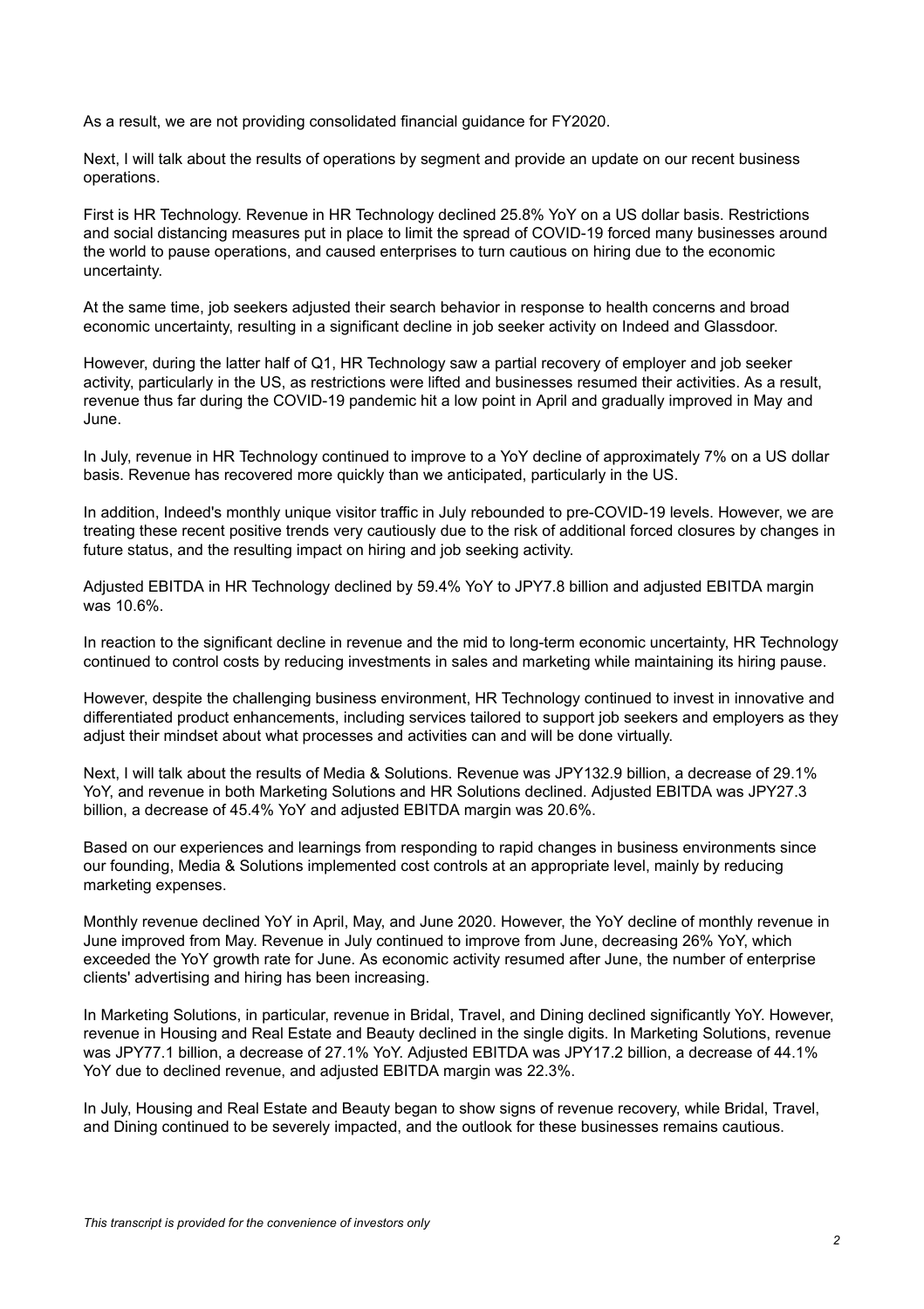However, despite the challenging business environment, we continued to see strong demand for Air BusinessTools, as the number of AirPay accounts continued to grow steadily, as individual users' preference for contactless payments increased.

In HR Solutions, revenue was JPY55.1 billion, a decrease of 32.1% YoY. Adjusted EBITDA in HR Solutions was JPY14.9 billion, a decrease of 36.6% YoY due to declined revenue, and adjusted EBITDA margin was 27.1%.

The overall demand for hiring in Japan sharply decreased, resulting in a significant decline in revenue in the job advertising businesses. However, the negative impact on revenue in the placement business was minor, because the placement business benefited from engagements that began prior to Q1 as the business operates on a performance basis where revenue is recognized when a candidate is hired by an enterprise client.

As a result, going forward, we expect the business performance of HR Solutions will be impacted by this declining trend in Q1 hiring activity.

The outlook for Media & Solutions overall continues to be uncertain.

Next, I will talk about the results of Staffing. Revenue was JPY274.2 billion, a decrease of 12.3% YoY. Adjusted EBITDA was JPY19.8 billion, an increase of 0.2% YoY and adjusted EBITDA margin improved to 7.2%. Revenue in July declined approximately 10% YoY.

Revenue in Japan operations was JPY145.8 billion, an increase of 5.9% YoY. Despite a decrease in the number of operating hours of the temporary staff due to the suspension of businesses and decreased overtime work, revenue increased mainly due to an additional two business days in the quarter compared to the previous year and increased billing prices following the implementation of the equal pay for equal work regulations beginning April 1, 2020.

Adjusted EBITDA for Japan operations are JPY17.0 billion, an increase of 44.7% YoY. This improvement was mainly due to increase of revenue and ongoing cost control measures, which included reductions in travel costs, all while continuing to monitor costs in relation to labor market supply and demand. Adjusted EBITDA margin was 11.7% in Q1 2020.

Monthly revenue for July in Japan operations declined 3% YoY, mainly due to one less business day compared to July 2019 and less demand from enterprise clients for temporary staff.

Revenue in Overseas operations was JPY128.4 billion, a decrease of 26.6% YoY. This was primarily due to restrictions on enterprise clients' business operations related to government-mandated lockdowns and uncertainty about the future, which led to a significant decline in demand from enterprise clients for temporary staff.

Although the operating environment and results differed by country within Overseas operations, YoY declines in monthly revenue were seen in all geographies, with gradual improvement throughout the quarter.

Adjusted EBITDA was JPY2.8 billion, a decrease of 64.8% YoY, and adjusted EBITDA margin decreased to 2.2%.

Even in an uncertain global economic environment, Overseas operations maintained a positive adjusted EBITDA margin by taking prompt and appropriate actions in response to labor market trends and government measures in each overseas market, and by strengthening ongoing cost-control initiatives.

Monthly revenue for July decreased 16% YoY, and the YoY revenue decline worsened compared to June. Enterprise clients remained cautious about their business outlook. Therefore, revenue has not seen signs of a steady recovery.

That concludes my explanation of our Q1 financial performance by segment.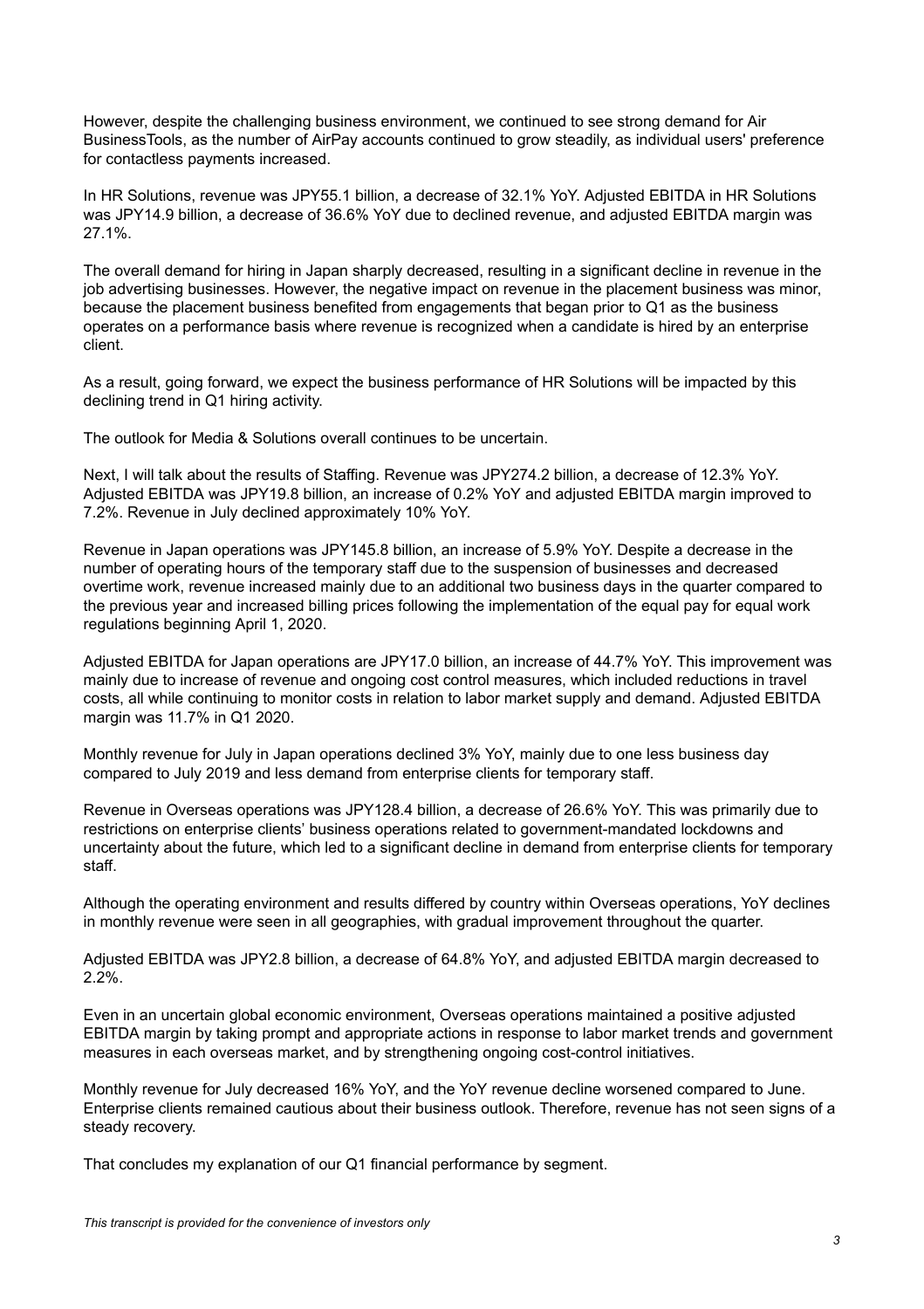At this moment, due to the significant uncertainty that remains, it is difficult to estimate how long it will take for revenue to recover to pre-COVID-19 levels. We are focused on executing our business strategy with a mid to long-term perspective, not short term; closely monitoring current business trends in Japan and overseas and how they will impact our business.

We are grateful for the understanding and support of our shareholders, other capital market participants, and all of our stakeholders.

Please refer to the earnings release and the materials on our website as appropriate, which includes the contents of today's presentation.

Now we will take your questions.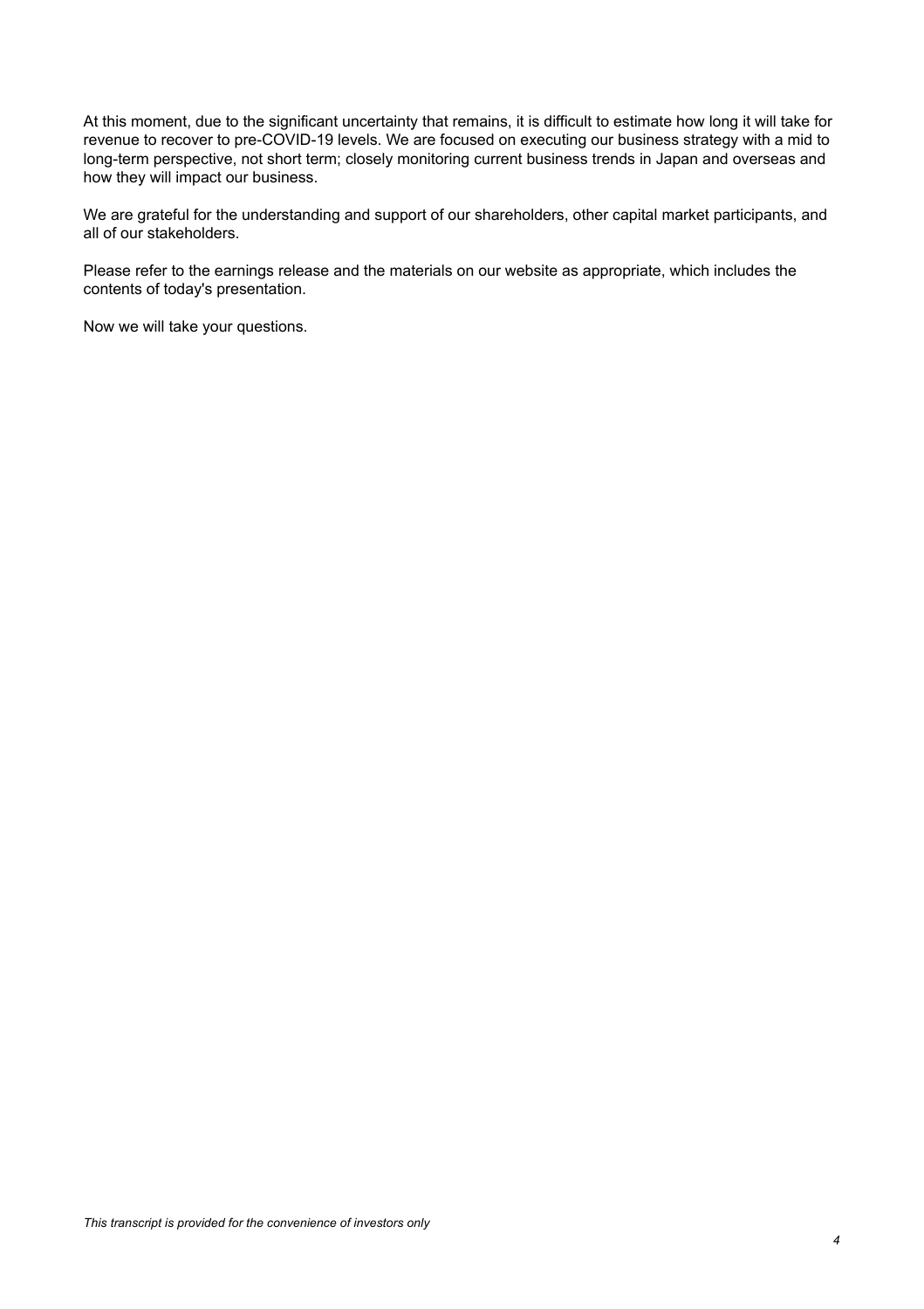**Moderator:** Now we would like to proceed to the Q&A session.

Nomura Securities. Mr. Nagao, please.

**Nagao:** Hello. This is Nagao from Nomura Securities. First, is a rather detailed question. So the non-operating loss cost, JPY9.8 billion, is being posted. So, in your explanation, you said the sales of subsidiaries and the COVID-19 incurred cost. So this loss on sales of subsidiary and the COVID-19 cost, what is the breakdown and what are the items? So that's my first question. Could I continue on?

## **Moderator:** Yes, please.

**Nagao:** My second question is earlier, you talked about a July HR Technology revenue on a YoY basis is now back to minus 7% in terms of category or the way it is recovering, so, unit price is starting to rise? Or the job seekers traffic is recovering or coming back? If the unit price is coming back, then which area, which industries are seeing a recovery? Could you elaborate on the details of this minus 7%? Thank you very much.

**Arai:** So your first question is already posted on the website. It's a frequently asked question and we answered. It's question No. 3. So I hope you could take a look at it as well. So JPY3.5 billion is COVID-19 related costs. In addition, JPY3.1 billion is the sale of business, loss on sale of business. It's the unrealized foreign exchange loss. The asset that we sold is the Treatwell, the business in Europe.

And your second question, HR Tech, YoY number is now back to minus 7%. Basically, the biggest driver is volume recovery. Of course, it dropped significantly and now it's coming back. So it's not so much the unit price. It's the volume that's coming back. And with the support fading out, the job seekers are coming back too. So, basically, the volume is coming back.

**Nagao:** Thank you very much for your response.

**Moderator:** Mr. Kinoshita of Merrill Lynch, please.

**Kinoshita:** This is Kinoshita of Merrill Lynch. Regarding the revenue for July, overall, as I heard earlier, it was better compared to June on a YoY basis. However, in your earlier explanation, if I recall, what was worsening, I believe it's the staffing. And there's also a possibility of worsening in Japan operation, if I understand you correctly. May I confirm whether my understanding is correct? That's the first question.

**Arai:** First of all, as far as Japan operations from the second quarter and beyond, yes, I did mention that there would be such a possibility. So I was not only referring to July alone, but the minus 15% break down is as follows. As was already mentioned, in terms of revenue, the Staffing operations accounts for a large portion. Therefore, a fluctuation in the Staffing services revenue will have a huge impact on a consolidated basis. With that in mind, of course, the Overseas operations, if the revenue declines greatly, then it will impact the overall numbers.

**Kinoshita:** Understood. Thank you. And next, regarding HR Technology and Staffing, I have a few questions. Regarding Overseas Business, if you are seeing any difference in terms of trends geographically, for example, for HR Technology, the US, Europe, are there any differences in the trends? Please elaborate.

Arai: Are you asking by segments whether there's any geographical difference or regional difference?

## **Kinoshita:** Yes.

**Arai:** As I said before, for HR Technology, the US market is recovering faster than we initially anticipated. Therefore, the US is showing great signs of recovery. As for countries in Europe, there are some slight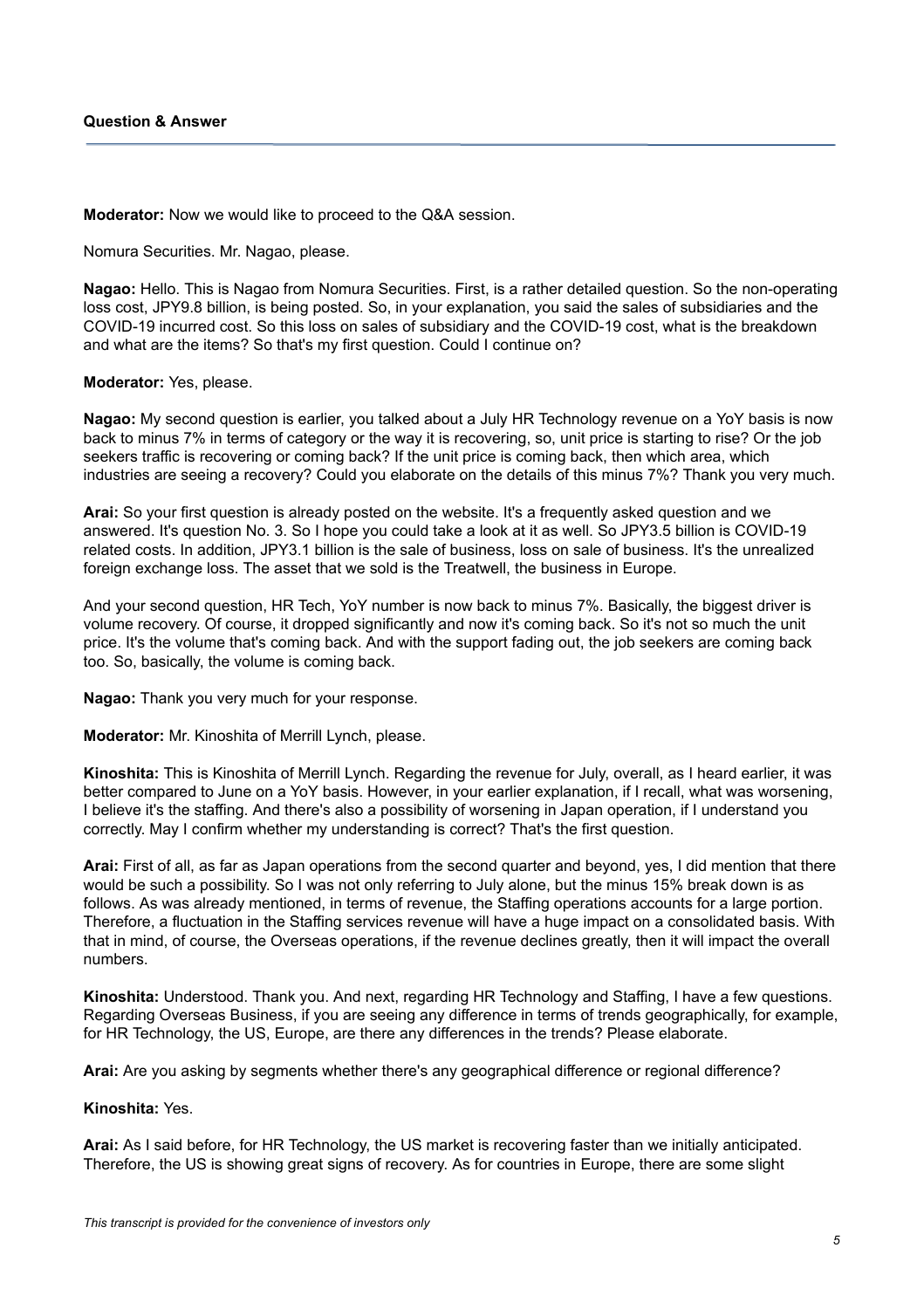variations, but enterprise client businesses have started operations in some markets. And those are markets where we're seeing faster recovery speed.

As for Staffing, in our disclosure, we divide by Japan and overseas. Even pre-COVID-19 and the drain in Covid-19 pandemic, as we've mentioned, demand in the European market continues to be weak. This is certain.

**Kinoshita:** Just to confirm, so initially, the HR Technology rather than the US, you were seeing bigger growth outside of the US, but the latest data is showing that the US is actually showing better YoY figures. So the US is relatively better compared to outside the US.

**Arai:** I think it depends where you put your focus. So it's difficult to say. But in terms of recovery, well, first of all, we haven't shared with you the levels of decreases we are seeing in various places. So it's difficult to generalize. But one thing for certain is that everywhere, we are seeing a decrease, but the speed of recovery is faster in the US.

**Kinoshita:** Thank you.

**Moderator:** JPMorgan, Ms. Mori, please.

**Mori:** Thank you. My first question is regarding Indeed Hiring Lab, issues of data. And in FAQ, you're referring to that. In August, the trend where the recovery improvement had continued, it seemed to have slowed down in August. For the past few weeks, the revenue and the number of posting cases are not directly correlated. I understand, but the vector, the direction, or the trend, is there a possibility of them diverging? So the industry where you can increase, where the posting is increasing, are you capturing it effectively to minimize the decline in revenue? So, if you could share with us your concrete measures, I'd appreciate it. So that's my first question.

**Arai:** As I have explained from the past, job postings, there are paid and unpaid. So it is not directly correlated with the revenue. That is the business model. So what we are saying now is the status up to July. And so we are still ongoing, in progress. So we hope to be able to explain again in the near future. Before COVID-19, looking at the chart pre-COVID-19, it was a flat line, but revenue was still growing. So, just because it's flat does not mean revenue does not grow. It's rather how many customers are paying seriously to post jobs. That's the key. So this chart alone does not show our revenue trend. Thank you.

**Mori:** And you disclosed the industries. So the number of jobs and the revenue is not a similar trend? Same story there?

**Arai:** And the location is also involved, so.

**Mori:** Understood. Second question is cost control. First quarter, the marketing expenses, advertisement expenses were cut by half. On a quarterly basis, in the fourth quarter, you spend much, you spend more. So from the first to third quarter, you used evenly last year. So how much room do you have for a reduction? In the first quarter, the economic activity stopped, so you stopped. And from there, are you gradually resuming the marketing activity? How are you trending?

**Arai:** Kitamura-san's team is monitoring this every day and thinking about the right move. If the business environment is recovering and by spending more cost to stimulate it, if we think our business with the customers will increase, if we think that will be the case, then yes, there's a good possibility we will resume the investment. And because if we invest after things activate, it's pointless. So we will start early and try to ascertain the right timing.

So are we going to do it during this quarter or the next quarter? The business side is watching closely. We cannot just keep the tab closed. So we have to do it at the right timing, at the right range and not only short term. And if this contributes to our mid to long-term growth, we will do it. So we will keep that direction and do our investment accordingly.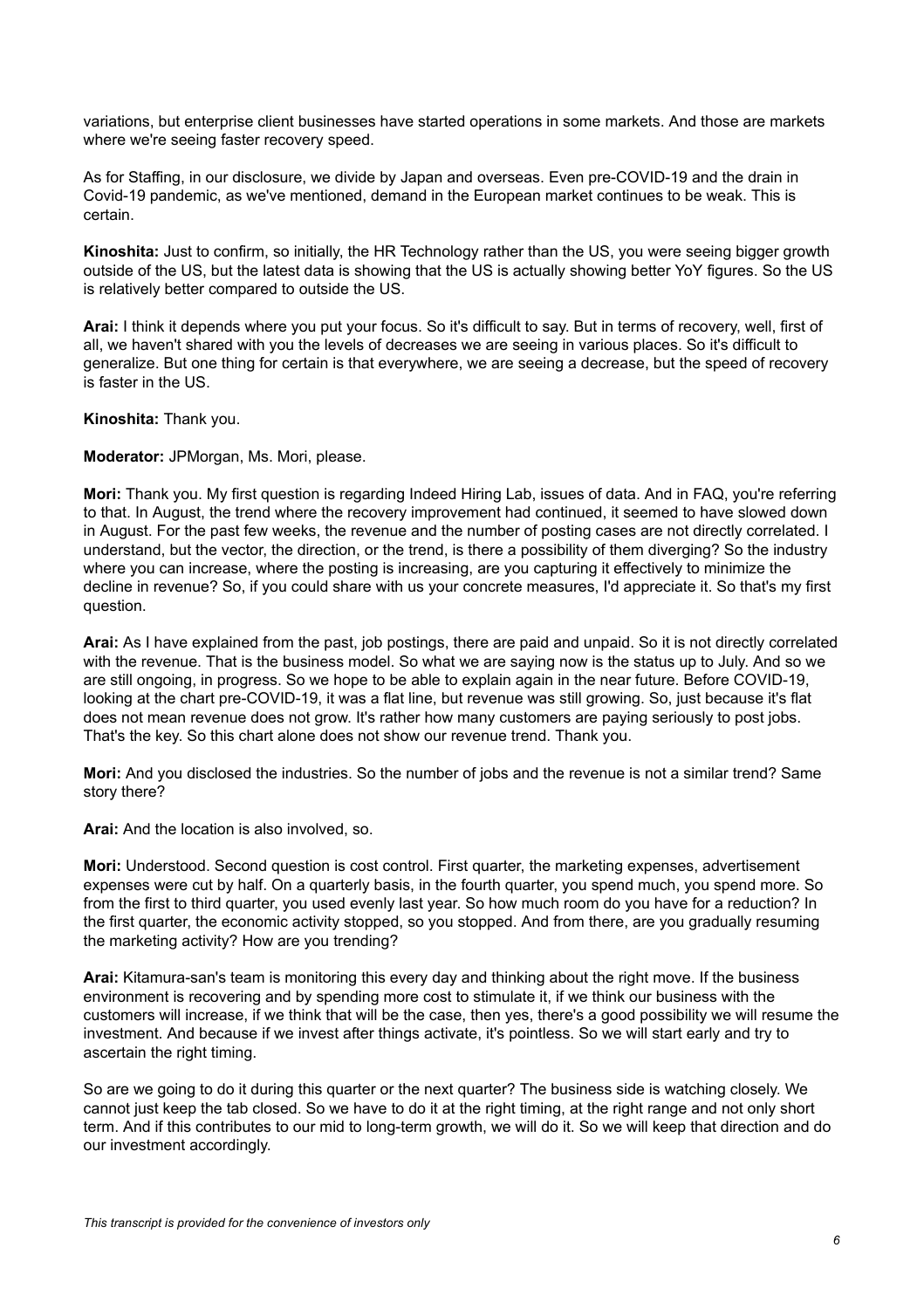**Mori:** Thank you very much

**Moderator:** Mr. Tsuruo of Citigroup.

**Tsuruo:** Yes. Thank you. My first question is the same as others regarding HR Technology. Just want to confirm, minus 7% for July. Is this for the US alone? If that is the case, then what is the situation globally? And recovery-wise, how much recovery will come from increased share? I apologize for asking many questions.

The second question is I wanted to ask about cost reduction, but that was covered already by the previous person. So I want to ask about M&A opportunities. The market environment, mostly in the finance sector is showing signs of stabilization. So funding has become more stabilized as well. So how do you view M&A opportunities at this time? What about the pipeline at this time?

**Arai:** In response to your first question regarding the minus 7%, that's for the entire HR Technology Business. And as for acquiring more shares, that is a rather difficult question. How much the pie has shrunk since that, there is no concrete survey or data available. So we're not quite sure how we should look at the share. As far as our business is concerned, enterprise clients are coming back who are willing to spend on advertisement. But other companies, as for the overall market, we have yet to ascertain the overall trend. Hopefully, we will be able to capture a bigger share in the customer's wallet, and that will ensure a strong recovery later on. As we have been explaining, this is in alignment with the implementation of a medium- to long-term strategy.

As for M&A opportunities, before the emergence of COVID-19, we were, of course, on the lookout for good opportunities. Any good opportunities, add-on, software services, these are something that we are always interested in and continue to monitor. And this has not changed even during this COVID-19 pandemic.

Of course, there is the pricing and counterparties that need to be considered in pursuing and executing on such opportunities. But continue to look out for small to medium-sized opportunities. We will continue to monitor for such opportunities. However, there is nothing concrete that I can share with you today.

Thank you. That's all for me.

**Moderator:** SMBC Nikko Securities, Mr. Maeda, please.

**Maeda:** Yes. Thank you very much. So I have just one question. You mentioned the sale of Treatwell. So what was the background to the sale and the impact going forward, please? For example, in the background, you will focus more investment on HR Technology and, therefore, you were reviewing the overall portfolio, or COVID-19 impact, or impact on EBITDA from the sales? Those are the points I would like to know. Thank you.

**Arai:** About three months ago, we talked about the Treatwell Business in Media & Solutions, strategy changes, and, more specifically, Air BusinessTools in Japan will be our focus. That's what we said. And as a result, we revisited the business plan on Treatwell to go more on the solid trajectory rather than aggressive trajectory. And this changed the future projection. This resulted in impairment loss. So we already explained that.

So, we planned on maintaining this business and cultivating this business in our portfolio. But then, one company approached us and this was very sudden, and we thought, if that is the case, we judged that this was a company that could manage the company better. So, we sold the company at the end of June.

So it was Media & Solutions Business portfolio, realignment and changes in the focus of a mid- to long-term focus. So this is in others, under the Marketing Solutions. So now, this business is deconsolidated. Revenue or EBITDA impact, it was a relatively small business, and the impact was not so big, so we did not disclose the impact. Thank you very much.

**Moderator:** Mr. Tsusaka of Morgan Stanley, please.

**Tsusaka:** Yes. Regarding the HR Technology, I apologize, my question is also regarding that segment. I just have one question. The Hiring Lab numbers, something we are also closely following, the free postings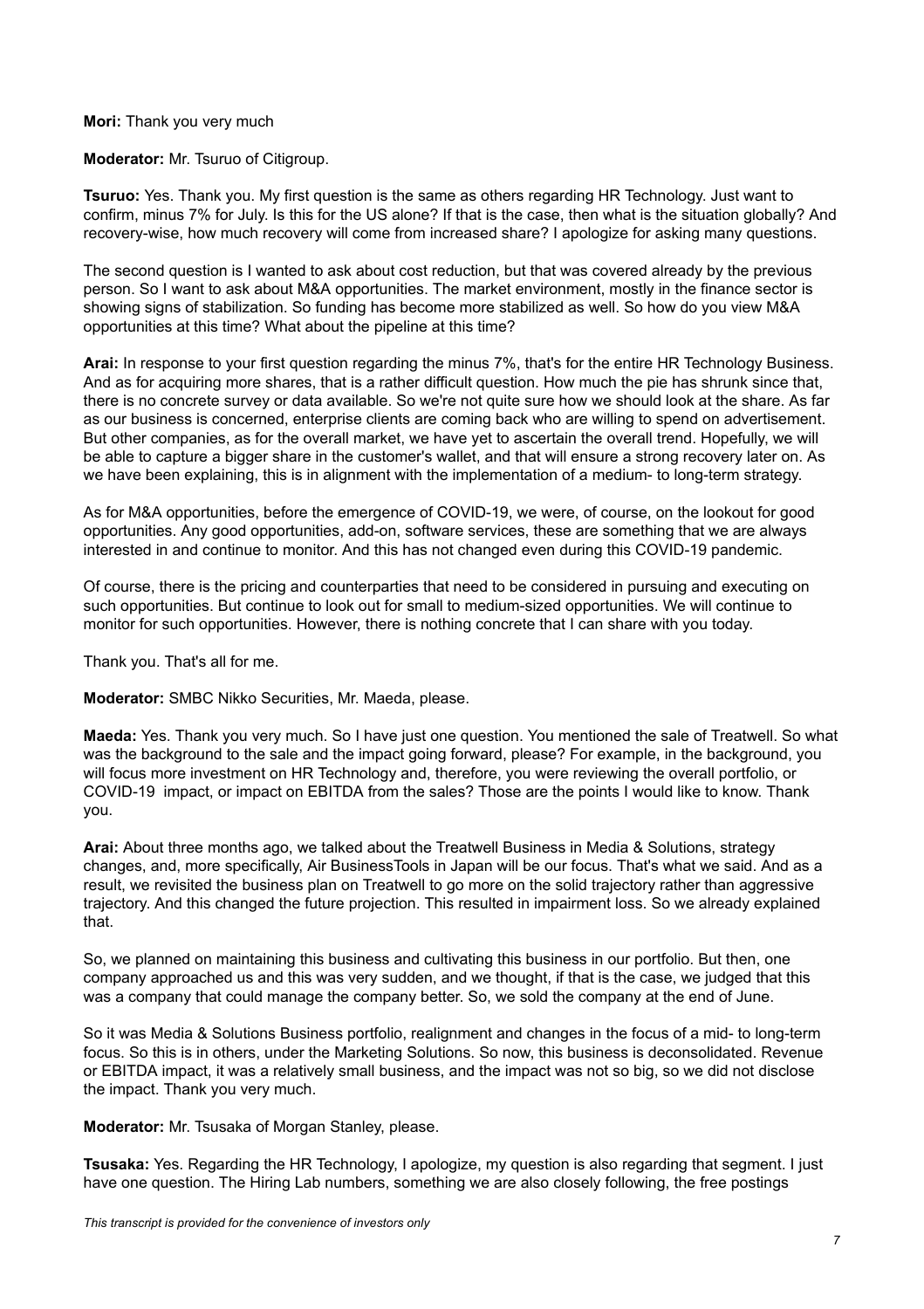increasing, we're seeing signs of recovery. Even so, with free postings increasing, we initially thought that unit price would be lower, but the revenue is showing smaller decline compared to the number of postings. So I would say the unit price is increasing. Even if that's not the case, perhaps for specific industries, placement has been successful. And maybe from those specific industries, from specific clients, you are able to get more money.

If that is the explanation, it doesn't make sense. The decline in revenue and the number of postings are not correlated. There's no explanation for that. So my hypothesis is that you have payments coming in from good clients that are reflected in this number. I just want to confirm whether my understanding is correct.

**Arai:** Mr. Tsusaka, the minus 7% is the level that we have recovered to. So, even if some customers or some clients paid more, this would not account for this level of recovery. Some clients contributing far more than others would not explain this level of recovery. But as for the number for July, it's minus 20% YoY. I believe that's the figure for July. So perhaps the US is rebounding, but Europe and Japan, if we look at the numbers for these markets, recovery is not as great as in the US.

**Tsusaka:** So, considering that, I'm not quite sure what is happening here. That is my question.

**Arai:** Well, making judgments based on the numbers for a single month alone would be difficult because there are some irregularities, different days in a month, so it's difficult to say. But as you rightly said, the US recovery is bigger than other regions. That is a fact. However, people seeking jobs are increasing and clients are paying in order to capture and hire people. So I think your point was that whether the unit price was higher for some clients who are looking to hire people, but if they're not willing to pay as much, then if volume continues to recover, then we believe we will be able to recover to the level close to the previous-year level. But, again, it's difficult to say based on the numbers from July alone. We've seen recoveries since April, and this is continuing in July. Whether we will continue to recover to the level that is even, we still need to remain cautious. Thank you.

**Moderator:** Mizuho Securities, Mr. Kishimoto, please.

**Kishimoto:** Thank you. This is Kishimoto. First, with April, May, June, HR Technology in the full-year results, you talked that minus 35% is the YoY for April. In the first quarter, May and June, you said you saw an improvement. So the pace of improvement in May and June, how big was the improvement? Minus 7% is the level you've come to July, and I want to see what the curve looks like. So that's my first question.

Second question. Media & Solutions. The placement business In the HR Solutions in Japan. So what's the size of the revenue? So placement may be difficult going forward, so what is the revenue decline impact? So I want you to explain the revenue breakdown. Thank you very much.

**Arai:** April, May and June, actual revenue decline percentage cannot be disclosed. It's not linear. The recovery in June is bigger. So that's how I want you to understand. So April, May, and then up in June and July.

And your second question, Media & Solutions, we have HR Solutions and the revenue breakdown is not disclosed either. So I hope you could understand. But in placement, I think placement accounts for a significant portion. Or I would like you to guess.

**Kishimoto:** Yes, I will do that. Thank you.

**Moderator:** Mr. Fukuyama of UBS, please.

**Fukuyama:** Yes. Thank you. My first question is regarding the other in Marketing Solutions. What is the breakdown? Where did you see an increase in revenue? I want to have a more granular understanding of this.

The Study Sapuri, I believe, increased by two times or more. So I guess, the biggest contributor to this increase in revenue came from Study Sapuri. On the other hand, Air BusinessTools, I imagine, had a slight decrease. So if I could have some qualitative understanding of this.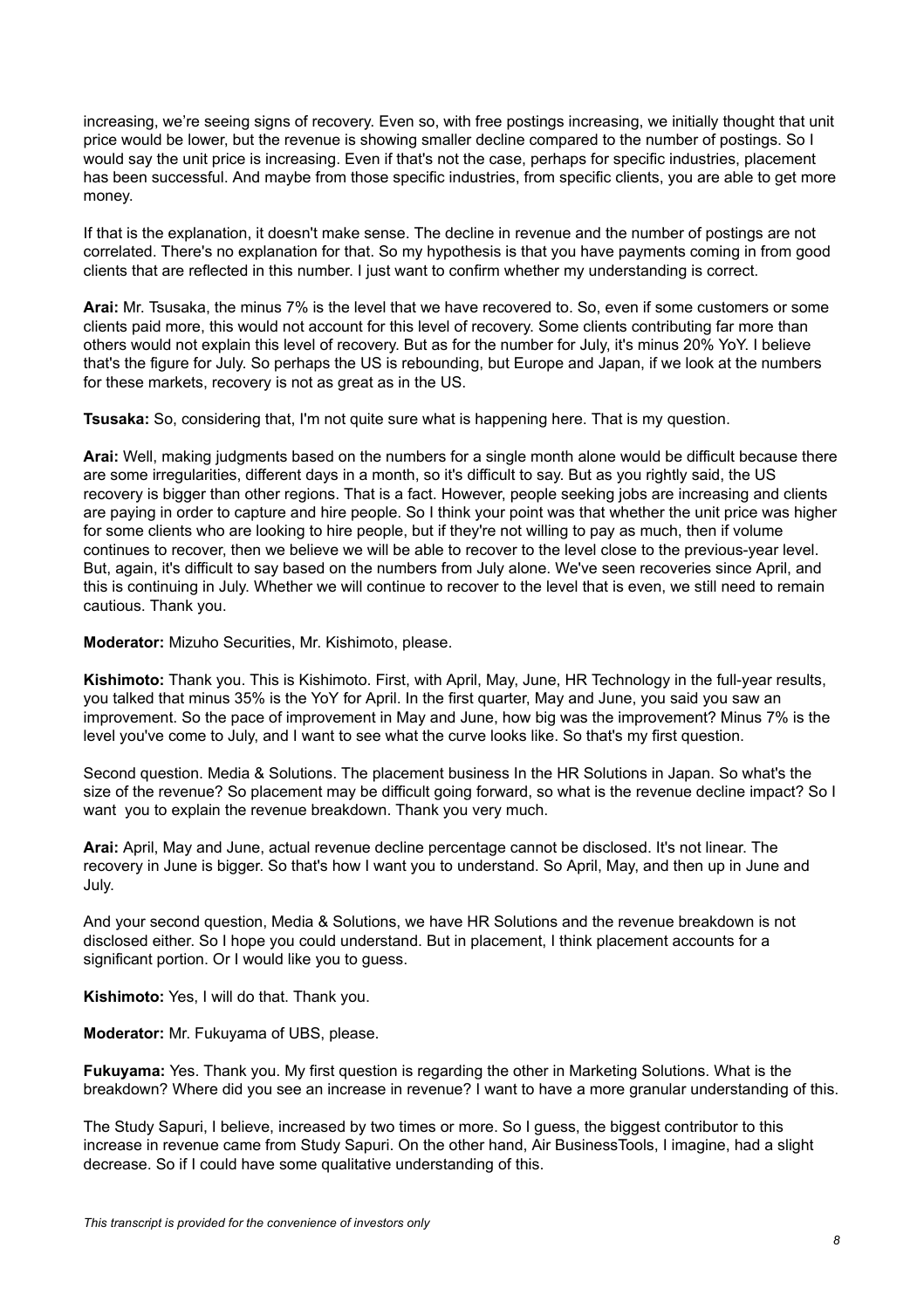## **Moderator:** Do you have a second question?

**Fukuyama:** Yes. My second question is regarding the Japan operations of Staffing. I think the margin for Q1 was 11%. This is a significant number. Equal pay for equal work regulations will be fully implemented. So what will be the impact on the margin? In other companies' cases, they say that their operating margin may decrease by 0.5 points. And maybe companies are taking different approaches and responding to the regulations. So could you give us the outlook of this?

**Arai:** Yes. So, regarding the Marketing Solutions, the other in that segment, we do not disclose the breakdown. Therefore, I am not able to give you the breakdown. But given the current COVID situation, Study Sapuri and the other services are gaining a lot of attention from customers and consumers, and demand is strong. We will continue to, therefore, provide services that capture that demand.

As for Air BusinessTools, as I said before, we are seeing strong inquiries and demand for these tools as well. We do not also disclose the breakdown of revenue of this, but the other segment in the Marketing Solutions continues to be strong.

As for domestic operations, the margin outlook is this. As I said before, in July, it was minus 3% or so. In other words, they turned to the negative domain. For that month, the revenue or top line is decreasing. We will, therefore, continue to control costs.

On the other hand, for workers and customers, we must continue to provide excellent services. So, where necessary, there may be costs that we will spend. In that case, our margin may be negatively affected. In any case, revenue is going to slightly decrease. And we have certain expenses that need to be paid, and the remaining amount will be margin. It is not a significant change from our initial expectation. But in any way, the fluctuation in revenue is going to affect the future margin. Thank you.

**Moderator:** Nomura Securities, Mr. Nagao, your second time, please.

**Nagao:** This is Nagao from Nomura Securities. So this COVID-19 is an extraordinary situation. Once the infection COVID subside, then a certain level of demand will surely come back. So this will be a qualitative question. But under this COVID environment, because we're in the situation, are there areas that you can increase your resources like Air BusinessTools and Study Sapuri?

So, under this environment, in establishing new businesses outside of HR Tech, what kind of efforts are you making in building new businesses? Bridal and Travel are difficult. So, in establishing new businesses, how much resource are you injecting in Air BusinessTools or Study Sapuri? Because we're in this environment, are there any businesses you're trying to set up anew? I'm sorry, this is a qualitative question, but in Media & Solutions, what is an effort to create the next growth driver?

**Arai:** Regarding the new initiatives, we hope to announce in the second-quarter results. If we can do that, we would very much like to do that. Today, we did not refer to that, which means there's nothing we could share with you at this moment. But a new environment is an opportunity to build new businesses. So, as you know very well, many Japanese customers of ours are small and medium sized. So the key is how much support we can offer to their troubles and inconveniences. This is not our foundational business, but your team support is based on our policy.

So, going forward, Air BusinessTools will be our foundation and think of how we can support our customers. As already been mentioned, data in Air BusinessTool, data is already accumulated in AirREGI. And we hear voices that it's much more convenient now.

The tool that was made for a different purpose under this environment is used for a different purpose or by different customers. So we want to use such movements as a feed for our new businesses. So we are studying them and trying to take a move. I cannot share with you anything today, but in November, if we could share something with you. It will be great.

**Nagao:** Thank you. I understand.